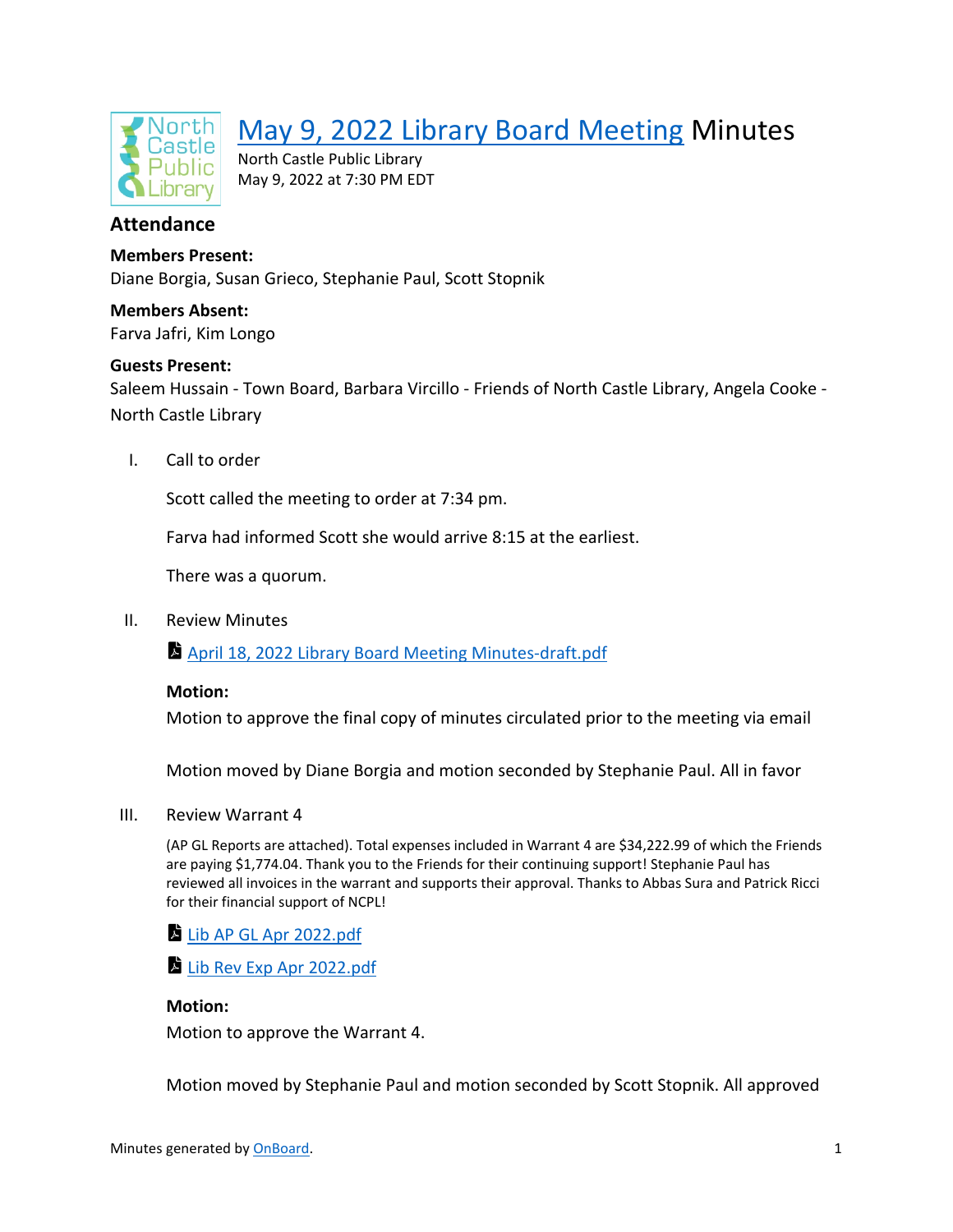Scott would like a meeting in the first 2 months after the Kathryn arrives. amongst Kim, Abas, and Kathryn to review the finances.

The objective is to gain a common understanding on how things are catalogued. Barbara would like to be included as well.

IV. Performance Measures and Door Counters

[Door\\_counters\\_2022.pdf](https://app.onboardmeetings.com/e5c917df97bc46c8ad38fd8baf8b24da-151/meetingBook/cd34520770a2479d92787d3ecce648f5-151?page=16)

Armonk NWP Programs April 2022.pdf

The statistics were not reviwed during the meeting.

Kathryn starts June 6

Angela and Susan should prepare for her arrival.

Diane requested comparison from 2019 – last

V. Discussion: Status of truss project

**The** last work was in the end of March. The Library Board needs an update. Steve reached out to the contractor. We need updates from Steve and the timeline. B3 looking to complete the drawings to give to library.

#### **Task: [\(view in OnBoard\)](https://app.onboardmeetings.com/e5c917df97bc46c8ad38fd8baf8b24da-151/tasks?filter=assignedToMe&flyoutTaskId=e28b605e-4e06-474a-8c85-b80cad1e9d6d)**

Get and update from Steve on the truss project. Due June 13, 2022 at 9:45 PM EDT.

VI. Discussion: Status of bathroom project

There is urgency to complete the bathroom project as the grant expires on June 30. All work must be completed by then.

The contractor, WMD never received the contract from North Castle.

Susan had checked with Kevin. The town lawyer has approved the bid. The contract has been with the attorney for 2 weeks this coming Thursday.

Steve notified WMD verbally that they have the contract.

WMD also needs to get the insurance certificate to us

**Task: [\(view in OnBoard\)](https://app.onboardmeetings.com/e5c917df97bc46c8ad38fd8baf8b24da-151/tasks?filter=assignedToMe&flyoutTaskId=138e38d7-61fe-417a-b08e-990862262c1c)**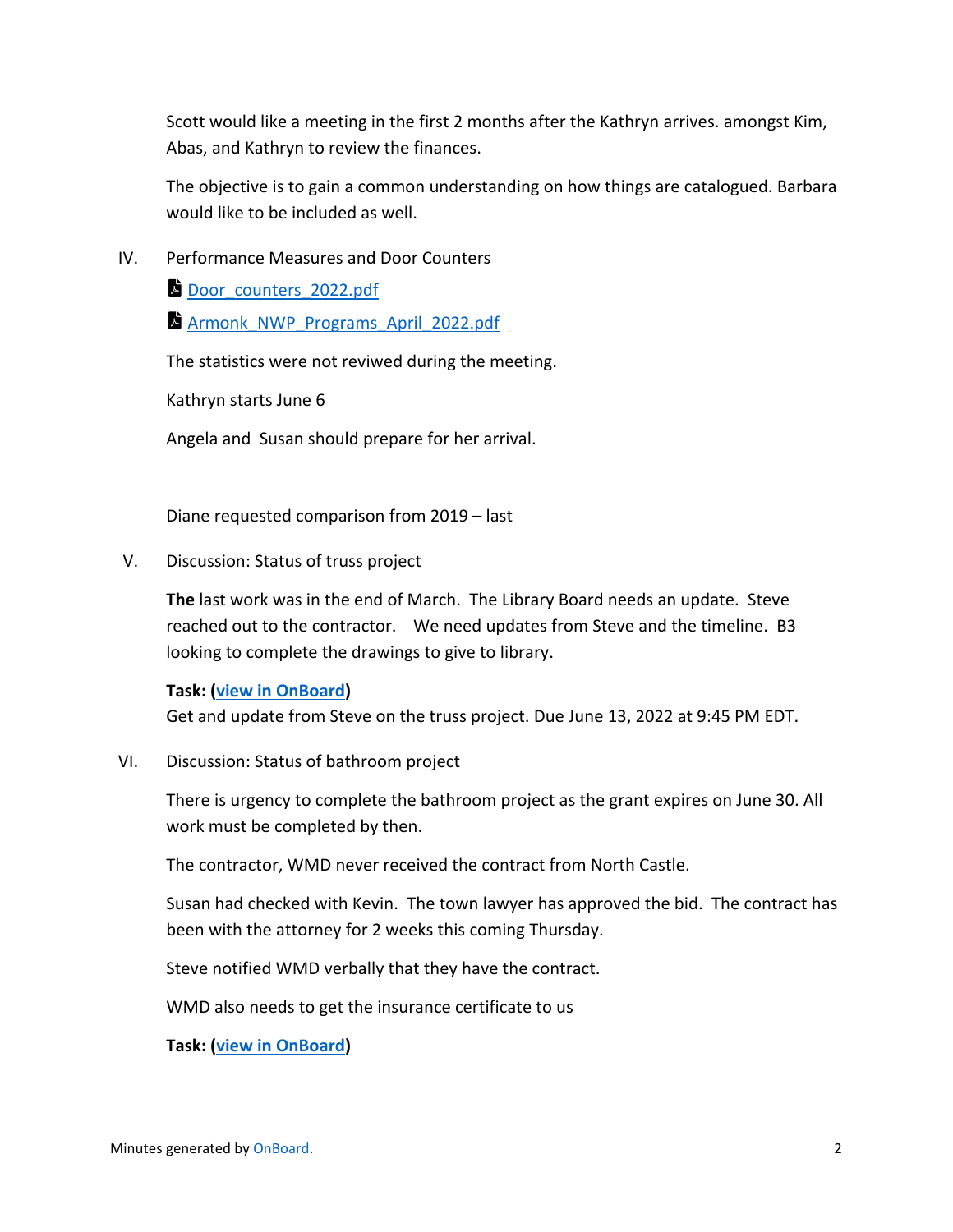Susan needs to contact Kevin and get the name of the town attorney who is reviewing this. Send this information to Scott. Due May 10, 2022 at 5:50 PM EDT. Assigned to: Susan Grieco

#### **Task: [\(view in OnBoard\)](https://app.onboardmeetings.com/e5c917df97bc46c8ad38fd8baf8b24da-151/tasks?filter=assignedToMe&flyoutTaskId=64dc0731-ff38-4125-b980-cb888ccf4cd2)**

Check if we can get an extension of the grant. Due May 10, 2022 at 5:50 PM EDT.

VII. Discussion: Status of approved raises/stipends

A memo recommending the raises was sent to the Town. The Town Board is looking for more information prior to giving Susan stipend. They would like to know what she did outside of her job title.

Scott requested Susan to provide him more information.

### **Task: [\(view in OnBoard\)](https://app.onboardmeetings.com/e5c917df97bc46c8ad38fd8baf8b24da-151/tasks?filter=assignedToMe&flyoutTaskId=befa271a-2f60-488a-b666-c6b79d0ee142)**

Provide information regarding the stiped to Scott. Assigned to: Susan Grieco

VIII. Discussion: Armonk Outdoor Art Show

Scott suggested we invite Nicole – director of art show to the next Board meeting. We need the vision of 60th show. The theme is the Story of Art. The trustees are needed to staff the exit booth. Last year's trustee participation was sporadic. Both the trustees and library staff are needed to volunteer. The shifts are 3-4 hours each.

- IX. Discussion: Katonah Classic Stage Contract
	- **[Hudson Stage Co. Agreement.pdf](https://app.onboardmeetings.com/e5c917df97bc46c8ad38fd8baf8b24da-151/meetingBook/cd34520770a2479d92787d3ecce648f5-151?page=18)**
	- [Katonah Classic Stage.contract.2022 .pdf](https://app.onboardmeetings.com/e5c917df97bc46c8ad38fd8baf8b24da-151/meetingBook/cd34520770a2479d92787d3ecce648f5-151?page=22)
	- [Katonah.Classic.Stage.contract.suggestions.2022.pdf](https://app.onboardmeetings.com/e5c917df97bc46c8ad38fd8baf8b24da-151/meetingBook/cd34520770a2479d92787d3ecce648f5-151?page=25)

There was an open discussion regarding the contract. It was agreed not to change the fee structure. If the Katonah Classic Stage is successful then we can increase the fee in successive contracts. We can add "fair and reasonable " for the extra fees. There is no need for security deposit. \$250 – or 10% non-refundable deposit would be ok.

How far in advance did Hudson Players give for scheduling? Virginia will know.

How much notice does KCS need?

Once our contract is completed, Scott will send the contract to KCS.

#### **Task: [\(view in OnBoard\)](https://app.onboardmeetings.com/e5c917df97bc46c8ad38fd8baf8b24da-151/tasks?filter=assignedToMe&flyoutTaskId=0db92779-b51b-4ca4-a9ae-2b67811b26a5)**